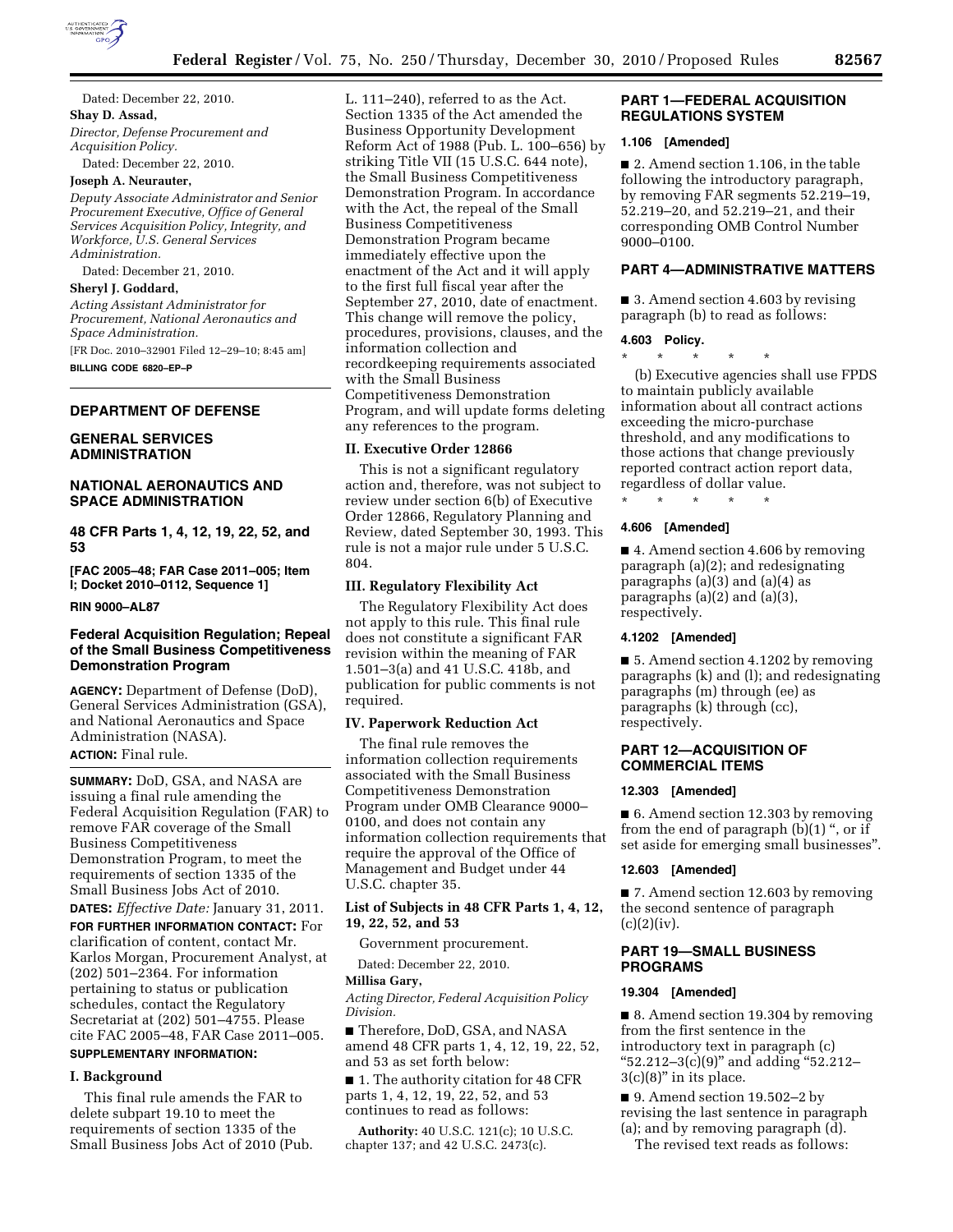# **19.502–2 Total small business set-asides.**

(a)  $* * * The small business$ reservation does not preclude the award of a contract with a value not greater than \$150,000 under subpart 19.8, Contracting with the Small Business Administration, or under 19.1305, HUBZone set-aside procedures.

\* \* \* \* \*

# **Subpart 19.10—[Removed and Reserved]**

■ 10. Remove and reserve subpart 19.10.

## **PART 22—APPLICATION OF LABOR LAWS TO GOVERNMENT ACQUISITIONS**

## **22.1006 [Amended]**

 $\blacksquare$  11. Amend section 22.1006 by-

■ a. Removing from paragraph (a)(2)(i)(C) "52.204-8(c)(2)(v) or (vi)" and adding "52.204-8 $(c)(2)(iii)$  or  $(iv)$ " in its place;

■ b. Removing from paragraph (e)(2)(i) "52.204-8(c)(2)(v)" and adding "52.204- $8(c)(2)(iii)$ " in its place; and

■ c. Removing from paragraph (e)(4)(i) "52.204–8(c)(2)(vi)" and adding "52.204–  $8(c)(2)(iv)$ " in its place.

## **PART 52—SOLICITATION PROVISIONS PART 53—FORMS AND CONTRACT CLAUSES**

# **52.204–8 [Amended]**

■ 12. Amend section 52.204–8 by—

■ a. Removing from the date of the provision "Oct 2010" and adding "(JAN 2011)'' in its place;

■ b. Removing paragraphs (c)(2)(i) and (c)(2)(ii); and

 $\blacksquare$  c. Redesignating paragraphs (c)(2)(iii) through  $(c)(2)(x)$  as paragraphs  $(c)(2)(i)$ through (c)(2)(viii), respectively.

# **52.212–3 [Amended]**

■ 13. Amend section 52.212–3 by—

■ a. Removing from the date of the provision "Oct 2010" and adding "(JAN 2011)'' in its place;

■ b. Removing from paragraph (a), the definition "Emerging small business";

■ c. Removing paragraph (c)(8); and

■ d. Redesignating paragraphs (c)(9) and  $(c)(10)$  as paragraphs  $(c)(8)$  and  $(c)(9)$ , respectively.

# **52.219–19 through 52.219–21 [Removed and Reserved]**

■ 14. Remove and reserve sections 52.219–19 through 52.219–21.

# **53.212 [Amended]**

■ 15. Amend section 53.212 by removing "SF 1449, (Rev. 3/2005)" and adding ''SF 1449, (Rev. 10/2010)'' in its place.

## **53.213 [Amended]**

■ 16. Amend section 53.213 by removing from paragraphs (a) and (f) "SF 1449, (Rev. 3/2005)" and adding "SF 1449, (Rev. 10/2010)'', respectively, in its place; and by removing from paragraph (f) "OF 347 (Rev.  $4/06$ )" and adding "OF 347, (Rev. 10/2010)" in its place.

# **53.214 [Amended]**

■ 17. Amend section 53.214 by removing from paragraph (d) "SF 1447 (APR 2008)'' and adding ''SF 1447 (Rev. 11/2010)" in its place.

## **53.236–1 [Amended]**

■ 18. Amend section 53.236–1 by removing from paragraph (e) "OF 347 (Rev. 03/2005)'' and adding ''OF 347, (Rev. 10/2010)" in its place.

■ 19. Amend section 53.301–1447 by revising the form to read as follows:

# **53.301–1447 Solicitation/Contract.**

**BILLING CODE 6820–EP–P**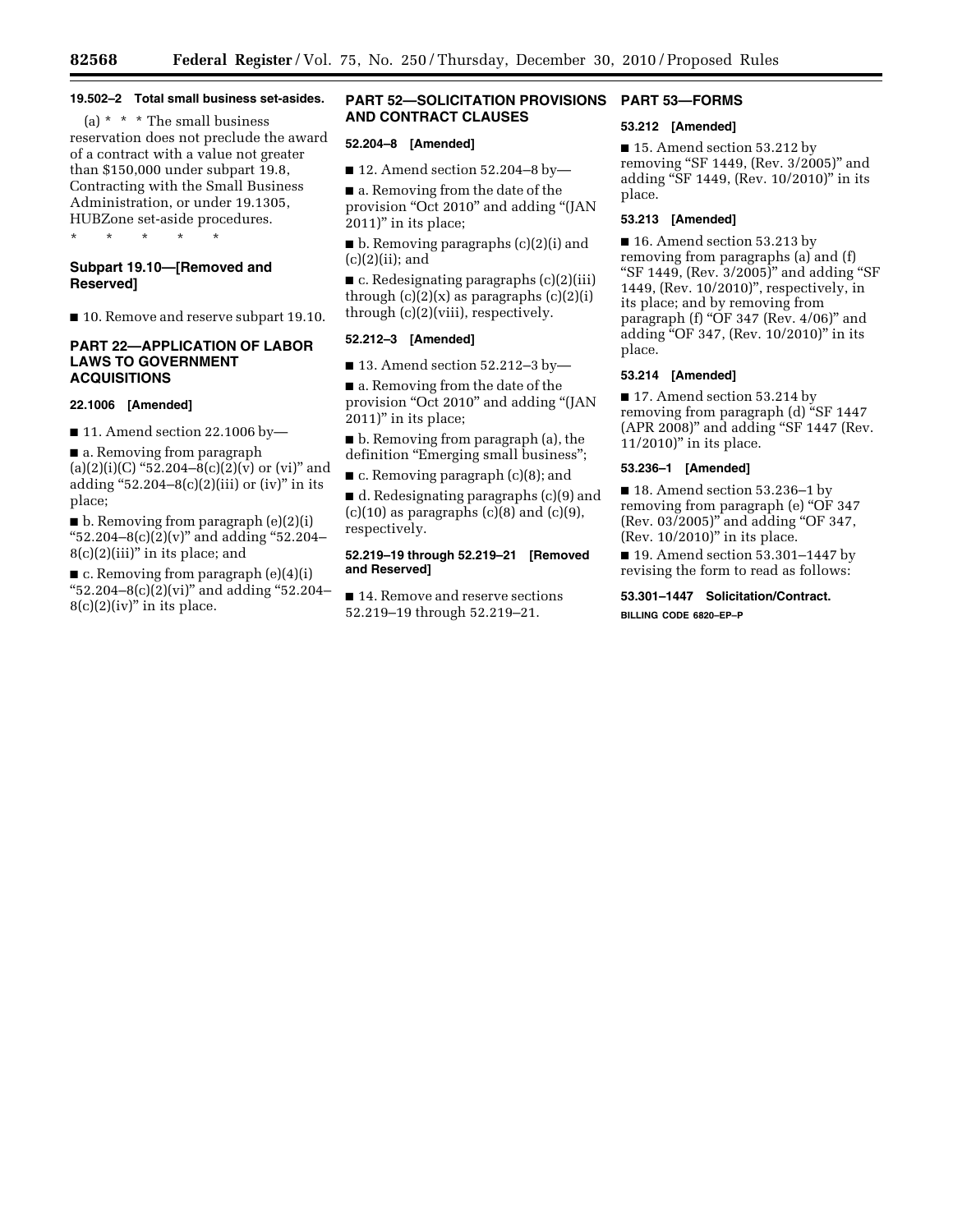|                                                                                     | <b>SOLICITATION/CONTRACT</b><br>BIDDER/OFFEROR TO COMPLETE BLOCKS 11, 13, 15, 21, 22, & 27                                                                                                                                                                           |                        |                            | 700)           |                               | 1. THIS CONTRACT IS A RATED.<br>ORDER UNDER DPAS (15 CFR                     |                 | <b>RATING</b>               | OF<br>PAGE                                                                                                                                        |
|-------------------------------------------------------------------------------------|----------------------------------------------------------------------------------------------------------------------------------------------------------------------------------------------------------------------------------------------------------------------|------------------------|----------------------------|----------------|-------------------------------|------------------------------------------------------------------------------|-----------------|-----------------------------|---------------------------------------------------------------------------------------------------------------------------------------------------|
| 2. CONTRACT NO.                                                                     | 3. AWARD/EFFECTIVE<br>DATE                                                                                                                                                                                                                                           | 4. SOLICITATION NUMBER |                            |                | (EB)                          | <b>5. SOLICITATION TYPE</b><br>SEALED BIDS                                   |                 | <b>NEGOTIATED</b><br>(RFP)  | <b>6. SOLICITATION</b><br><b>ISSUE DATE</b>                                                                                                       |
| 7. ISSUED BY                                                                        |                                                                                                                                                                                                                                                                      | CODE                   |                            |                | 8. THIS ACQUISITION IS        |                                                                              |                 |                             |                                                                                                                                                   |
|                                                                                     |                                                                                                                                                                                                                                                                      |                        |                            |                | <b>UNRESTRICTED OR</b>        |                                                                              | SET ASIDE:      | <b>SMALL BUSINESS</b>       | % FOR:                                                                                                                                            |
|                                                                                     |                                                                                                                                                                                                                                                                      |                        |                            |                |                               |                                                                              |                 | <b>HUBZONE SMALL</b>        |                                                                                                                                                   |
|                                                                                     |                                                                                                                                                                                                                                                                      |                        | NAICS:                     | SIZE STANDARD: |                               |                                                                              | <b>BUSINESS</b> | <b>OWNED SMALL BUSINESS</b> | SERVICE-DISABLED VETERAN-<br>8(A)                                                                                                                 |
|                                                                                     |                                                                                                                                                                                                                                                                      | NO COLLECT CALLS       |                            |                |                               |                                                                              |                 |                             |                                                                                                                                                   |
| 9. (AGENCY USE)                                                                     |                                                                                                                                                                                                                                                                      |                        |                            |                |                               |                                                                              |                 |                             |                                                                                                                                                   |
| 10. ITEMS TO BE PURCHASED (BRIEF DESCRIPTION)<br><b>SUPPLIES</b><br><b>SERVICES</b> |                                                                                                                                                                                                                                                                      |                        |                            |                |                               |                                                                              |                 |                             |                                                                                                                                                   |
|                                                                                     | 11. IF OFFER IS ACCEPTED BY THE GOVERNMENT WITHIN                                                                                                                                                                                                                    |                        | <b>12. ADMINISTERED BY</b> |                |                               |                                                                              |                 |                             | CODE                                                                                                                                              |
|                                                                                     | CALENDAR DAYS (60 CALENDAR DAYS UNLESS OFFEROR INSERTS A DIFFERENT                                                                                                                                                                                                   |                        |                            |                |                               |                                                                              |                 |                             |                                                                                                                                                   |
| AND CONDITIONS STATED HEREIN.                                                       | PERIOD) FROM THE DATE SET FORTH IN BLOCK 9 ABOVE, THE CONTRACTOR<br>AGREES TO HOLD ITS OFFERED PRICES FIRM FOR THE ITEMS SOLICITED<br>HEREIN AND TO ACCEPT ANY RESULTING CONTRACT SUBJECT TO THE TERMS                                                               |                        |                            |                |                               |                                                                              |                 |                             |                                                                                                                                                   |
| 13. CONTRACTOR<br><b>OFFEROR</b>                                                    | <b>FACILITY</b><br>CODE<br>CODE                                                                                                                                                                                                                                      |                        |                            |                |                               |                                                                              |                 |                             |                                                                                                                                                   |
|                                                                                     |                                                                                                                                                                                                                                                                      |                        |                            |                | 14. PAYMENT WILL BE MADE BY   |                                                                              |                 |                             | CODE                                                                                                                                              |
| TELEPHONE NUMBER<br>15. PROMPT PAYMENT DISCOUNT                                     | <b>DUNS NUMBER</b><br>CHECK IF REMITTANCE IS DIFFERENT AND PUT SUCH ADDRESS IN OFFER                                                                                                                                                                                 |                        |                            |                | 16. AUTHORITY FOR USING OTHER | SUBMIT INVOICES TO ADDRESS SHOWN IN BLOCK:<br>THAN FULL AND OPEN COMPETITION |                 | 10 U.S.C. 2304              | 41 U.S.C. 253                                                                                                                                     |
| 17.<br>ITEM NO.                                                                     | 18.<br>SCHEDULE OF<br>SUPPLIES/SERVICES                                                                                                                                                                                                                              |                        |                            |                | 19.<br>QUANTITY               | 20.<br>UNIT                                                                  |                 | 21.<br><b>UNIT PRICE</b>    | 22.<br><b>AMOUNT</b>                                                                                                                              |
|                                                                                     |                                                                                                                                                                                                                                                                      |                        |                            |                |                               |                                                                              |                 |                             |                                                                                                                                                   |
| 23. ACCOUNTING AND APPROPRIATION DATA                                               |                                                                                                                                                                                                                                                                      |                        |                            |                |                               |                                                                              |                 |                             | 24. TOTAL AWARD AMOUNT                                                                                                                            |
|                                                                                     |                                                                                                                                                                                                                                                                      |                        |                            |                |                               |                                                                              |                 |                             | (FOR GOVERNMENT USE ONLY)                                                                                                                         |
|                                                                                     | 25. CONTRACTOR IS REQUIRED TO SIGN THIS DOCUMENT AND RETURN<br>ISSUING OFFICE. CONTRACTOR AGREES TO FURNISH AND DELIVER ALL ITEMS SET<br>FORTH OR OTHERWISE IDENTIFIED ABOVE AND ON ANY CONTINUATION SHEETS<br>SUBJECT TO THE TERMS AND CONDITIONS SPECIFIED HEREIN. |                        | COPIES TO                  |                |                               | ACCEPTED AS TO ITEMS:                                                        |                 |                             | 26, AWARD OF CONTRACT: YOUR OFFER ON SOLICITATION<br>NUMBER SHOWN IN BLOCK 4 INCLUDING ANY ADDITIONS<br>OR CHANGES WHICH ARE SET FORTH HEREIN, IS |
| 27. SIGNATURE OF OFFEROR/CONTRACTOR                                                 |                                                                                                                                                                                                                                                                      |                        |                            |                |                               |                                                                              |                 |                             | 28. UNITED STATES OF AMERICA (SIGNATURE OF CONTRACTING OFFICER)                                                                                   |
| NAME AND TITLE OF SIGNER (TYPE OR PRINT)                                            |                                                                                                                                                                                                                                                                      | DATE SIGNED            |                            |                | NAME OF CONTRACTING OFFICER   |                                                                              |                 |                             | DATE SIGNED                                                                                                                                       |
|                                                                                     |                                                                                                                                                                                                                                                                      |                        |                            |                |                               |                                                                              |                 |                             |                                                                                                                                                   |
| AUTHORIZED FOR LOCAL REPRODUCTION<br>PREVIOUS EDITION NOT USABLE                    |                                                                                                                                                                                                                                                                      |                        |                            |                |                               |                                                                              |                 |                             | <b>STANDARD FORM 1447 (REV. 11/2010)</b><br>Prescribed by GSA - FAR (48 CFR) 53.214(d)                                                            |

STANDARD FORM 1447 (REV. 11/2010)<br>Prescribed by GSA - FAR (48 GFR) 53.214(d)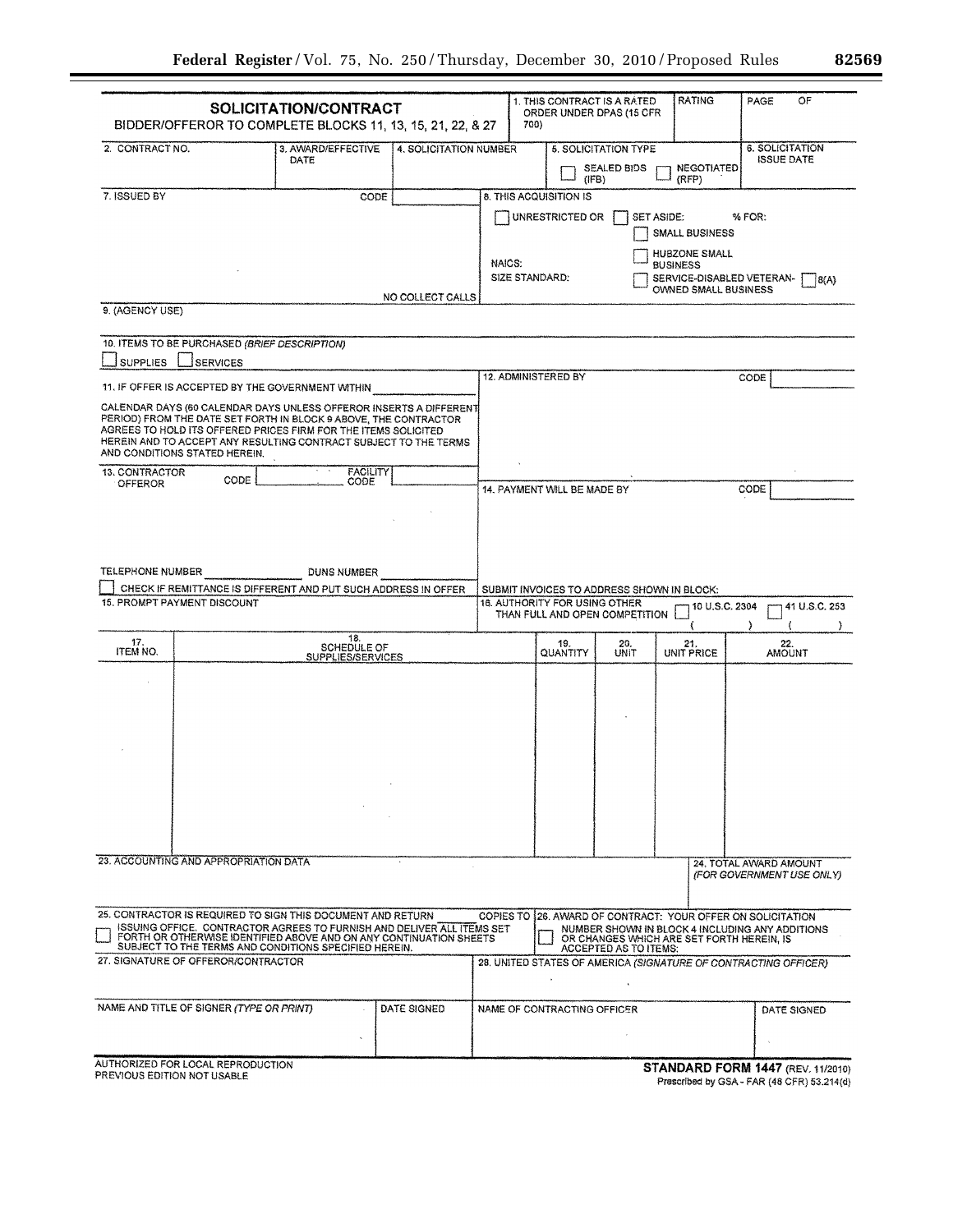-

|                                             | NO RESPONSE FOR REASONS CHECKED                                                         |  |  |  |  |  |  |
|---------------------------------------------|-----------------------------------------------------------------------------------------|--|--|--|--|--|--|
| CANNOT COMPLY WITH SPECIFICATIONS           | CANNOT MEET DELIVERY REQUIREMENT                                                        |  |  |  |  |  |  |
| UNABLE TO IDENTIFY THE ITEM(S)              | DO NOT REGULARLY MANUFACTURE OR SELL THE TYPE<br>OF ITEMS INVOLVED                      |  |  |  |  |  |  |
| OTHER (Specify)                             |                                                                                         |  |  |  |  |  |  |
| WE DO<br>OF ITEMS INVOLVED                  | WE DO NOT, DESIRE TO BE RETAINED ON THE MAILING LIST FOR FUTURE PROCUREMENT OF THE TYPE |  |  |  |  |  |  |
| NAME AND ADDRESS OF FIRM (Include Zip Code) | <b>SIGNATURE</b>                                                                        |  |  |  |  |  |  |
| $\sim 10^6$                                 | $\frac{1}{2} \frac{1}{2} \frac{1}{2} \frac{1}{2} \frac{1}{2} \frac{1}{2} \frac{1}{2}$   |  |  |  |  |  |  |
|                                             | TYPE OR PRINT NAME AND TITLE OF SIGNER                                                  |  |  |  |  |  |  |
|                                             | $\mathcal{F}(\frac{1}{2},\frac{1}{2})$                                                  |  |  |  |  |  |  |
|                                             |                                                                                         |  |  |  |  |  |  |
|                                             |                                                                                         |  |  |  |  |  |  |
| $\bullet$                                   |                                                                                         |  |  |  |  |  |  |
|                                             |                                                                                         |  |  |  |  |  |  |
|                                             |                                                                                         |  |  |  |  |  |  |
|                                             |                                                                                         |  |  |  |  |  |  |
|                                             |                                                                                         |  |  |  |  |  |  |
|                                             |                                                                                         |  |  |  |  |  |  |
|                                             |                                                                                         |  |  |  |  |  |  |
|                                             |                                                                                         |  |  |  |  |  |  |
|                                             |                                                                                         |  |  |  |  |  |  |
|                                             |                                                                                         |  |  |  |  |  |  |
|                                             |                                                                                         |  |  |  |  |  |  |
| FROM:                                       |                                                                                         |  |  |  |  |  |  |
|                                             | <b>AFFIX</b><br><b>STAMP</b>                                                            |  |  |  |  |  |  |
|                                             | <b>HERE</b>                                                                             |  |  |  |  |  |  |
|                                             |                                                                                         |  |  |  |  |  |  |
| TO:                                         |                                                                                         |  |  |  |  |  |  |
|                                             |                                                                                         |  |  |  |  |  |  |
|                                             |                                                                                         |  |  |  |  |  |  |
|                                             |                                                                                         |  |  |  |  |  |  |
|                                             |                                                                                         |  |  |  |  |  |  |
| SOLICITATION NO.                            |                                                                                         |  |  |  |  |  |  |
| DATE AND LOCAL TIME                         |                                                                                         |  |  |  |  |  |  |

STANDARD FORM 1447 (REV. 11/2010) BACK

■ 20. Amend section 53.301–1449 by revising the form to read as follows:

**53.301–1449 Solicitation/Contract/Order for Commercial Items.**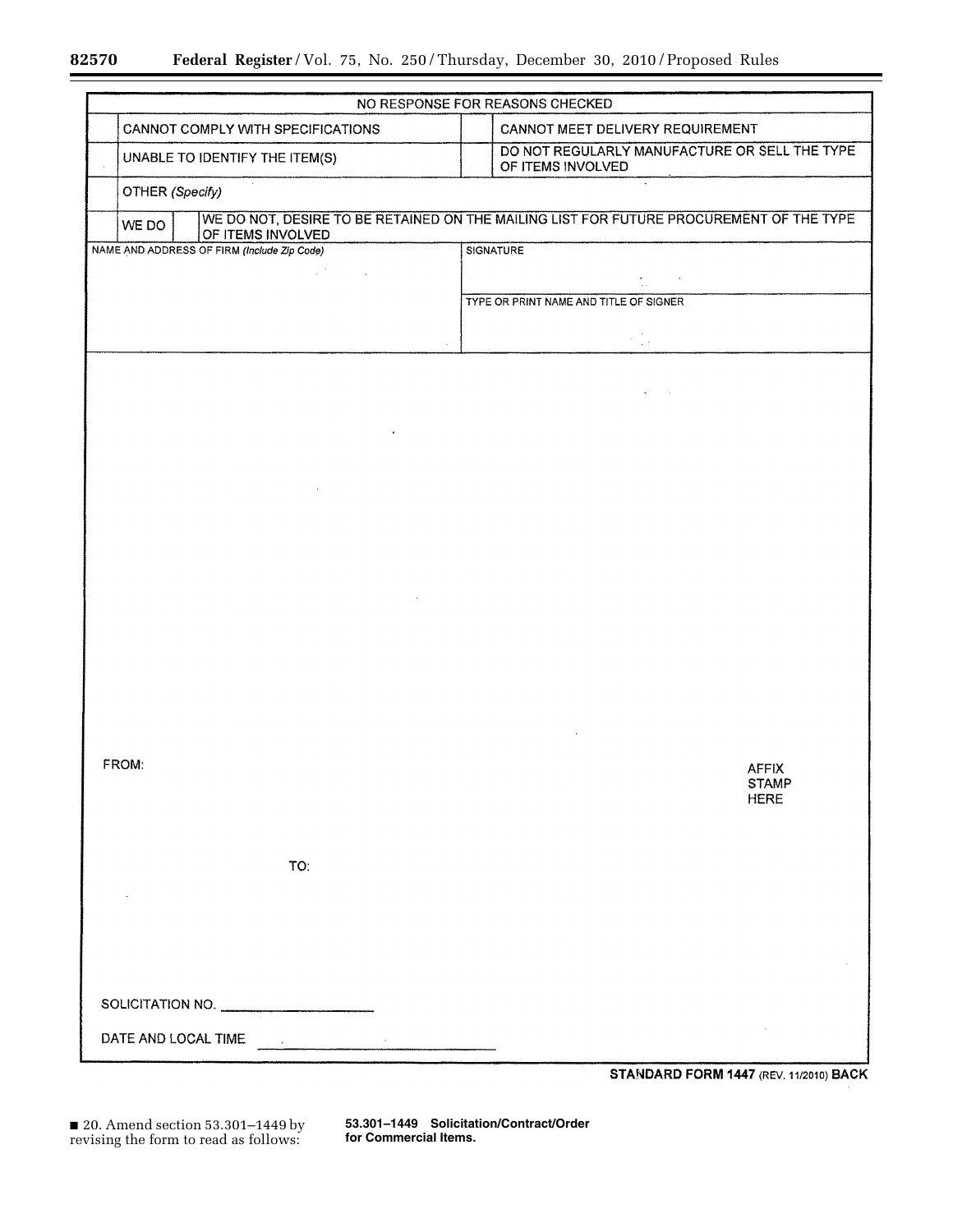Ξ

| SOLICITATION/CONTRACT/ORDER FOR COMMERCIAL ITEMS<br>OFFEROR TO COMPLETE BLOCKS 12, 17, 23, 24, & 30                                                                                                                                                                                          |                                                            |                  |                                                                                                                      | <b>1. REQUISITION NUMBER</b>                                                                                    |                               |                                                                                                                | PAGE 1 OF  |                                               |
|----------------------------------------------------------------------------------------------------------------------------------------------------------------------------------------------------------------------------------------------------------------------------------------------|------------------------------------------------------------|------------------|----------------------------------------------------------------------------------------------------------------------|-----------------------------------------------------------------------------------------------------------------|-------------------------------|----------------------------------------------------------------------------------------------------------------|------------|-----------------------------------------------|
| 2. CONTRACT NO.                                                                                                                                                                                                                                                                              | 3. AWARD/EFFECTIVE<br>DATE                                 | 4. ORDER NUMBER  |                                                                                                                      |                                                                                                                 | <b>5. SOLICITATION NUMBER</b> |                                                                                                                |            | <b>6. SOLICITATION ISSUE</b>                  |
| 7. FOR SOLICITATION<br><b>INFORMATION CALL:</b>                                                                                                                                                                                                                                              | a. NAME                                                    |                  |                                                                                                                      | b. TELEPHONE NUMBER (No collect<br>calis)                                                                       |                               |                                                                                                                | LOCAL TIME | 8. OFFER DUE DATE/                            |
| 9. ISSUED BY                                                                                                                                                                                                                                                                                 | CODE                                                       |                  | 10. THIS ACQUISITION IS<br>UNRESTRICTED OR<br>NAICS:<br>SIZE STANDARD:                                               |                                                                                                                 | SET ASIDE:                    | SMALL BUSINESS<br><b>HUBZONE SMALL</b><br><b>BUSINESS</b><br>SERVICE-DISABLED VETERAN-<br>OWNED SMALL BUSINESS | % FOR:     | $\vert$ 8 (A)                                 |
| 11. DELIVERY FOR FOB DESTINA-<br>TION UNLESS BLOCK IS<br>MARKED<br>SEE SCHEDULE                                                                                                                                                                                                              | 12. DISCOUNT TERMS<br>13a. THIS CONTRACT IS A              |                  |                                                                                                                      |                                                                                                                 |                               | 13b, RATING<br>14. METHOD OF SOLICITATION<br><b>RFQ</b>                                                        | <b>IFB</b> | RFP                                           |
| 15. DELIVER TO                                                                                                                                                                                                                                                                               | CODE                                                       |                  | 16. ADMINISTERED BY                                                                                                  |                                                                                                                 |                               |                                                                                                                | CODE       |                                               |
| 17a. CONTRACTOR/<br>CODE<br><b>OFFEROR</b><br>TELEPHONE NO.<br>17b. CHECK IF REMITTANCE IS DIFFERENT AND PUT SUCH ADDRESS IN                                                                                                                                                                 | <b>FACILITY</b><br>CODE                                    |                  |                                                                                                                      | 18a. PAYMENT WILL BE MADE BY<br>18b. SUBMIT INVOICES TO ADDRESS SHOWN IN BLOCK 18a UNLESS BLOCK                 |                               |                                                                                                                | CODE       |                                               |
| OFFER                                                                                                                                                                                                                                                                                        |                                                            |                  | <b>BELOW IS CHECKED</b>                                                                                              |                                                                                                                 | <b>SEE ADDENDUM</b>           |                                                                                                                |            |                                               |
| 19.<br>ITEM NO.                                                                                                                                                                                                                                                                              | 20.<br>SCHEDULE OF SUPPLIES/SERVICES                       |                  |                                                                                                                      | 21.<br>QUANTITY                                                                                                 | 22.<br>UNIT                   | 23.<br>UNIT PRICE                                                                                              |            | 24.<br><b>AMOUNT</b>                          |
|                                                                                                                                                                                                                                                                                              | (Use Reverse and/or Attach Additional Sheets as Necessary) |                  |                                                                                                                      |                                                                                                                 |                               |                                                                                                                |            |                                               |
| 25. ACCOUNTING AND APPROPRIATION DATA                                                                                                                                                                                                                                                        |                                                            |                  |                                                                                                                      |                                                                                                                 |                               | 26. TOTAL AWARD AMOUNT (For Govt. Use Only)                                                                    |            |                                               |
| 27a. SOLICITATION INCORPORATES BY REFERENCE FAR 52.212-1, 52.212-4. FAR 52.212-3 AND 52.212-5 ARE ATTACHED. ADDENDA<br>27b. CONTRACT/PURCHASE ORDER INCORPORATES BY REFERENCE FAR 52.212-4. FAR 52.212-5 IS ATTACHED. ADDENDA<br>28. CONTRACTOR IS REQUIRED TO SIGN THIS DOCUMENT AND RETURN |                                                            |                  |                                                                                                                      | 29. AWARD OF CONTRACT: REF.                                                                                     |                               | ARE<br><b>ARE</b>                                                                                              |            | ARE NOT ATTACHED<br>ARE NOT ATTACHED<br>OFFER |
| COPIES TO ISSUING OFFICE. CONTRACTOR AGREES TO FURNISH AND<br>DELIVER ALL ITEMS SET FORTH OR OTHERWISE IDENTIFIED ABOVE AND ON ANY<br>ADDITIONAL SHEETS SUBJECT TO THE TERMS AND CONDITIONS SPECIFIED<br>30a. SIGNATURE OF OFFEROR/CONTRACTOR                                                |                                                            |                  |                                                                                                                      | DATED.<br>(BLOCK 5), INCLUDING ANY ADDITIONS OR CHANGES WHICH ARE<br>SET FORTH HEREIN, IS ACCEPTED AS TO ITEMS: |                               | . YOUR OFFER ON SOLICITATION                                                                                   |            |                                               |
|                                                                                                                                                                                                                                                                                              |                                                            |                  |                                                                                                                      |                                                                                                                 |                               |                                                                                                                |            |                                               |
| 30b. NAME AND TITLE OF SIGNER (Type or print)                                                                                                                                                                                                                                                |                                                            | 30c. DATE SIGNED | 31a, UNITED STATES OF AMERICA (SIGNATURE OF CONTRACTING OFFICER)<br>31b. NAME OF CONTRACTING OFFICER (Type or print) |                                                                                                                 |                               |                                                                                                                |            | 31c. DATE SIGNED                              |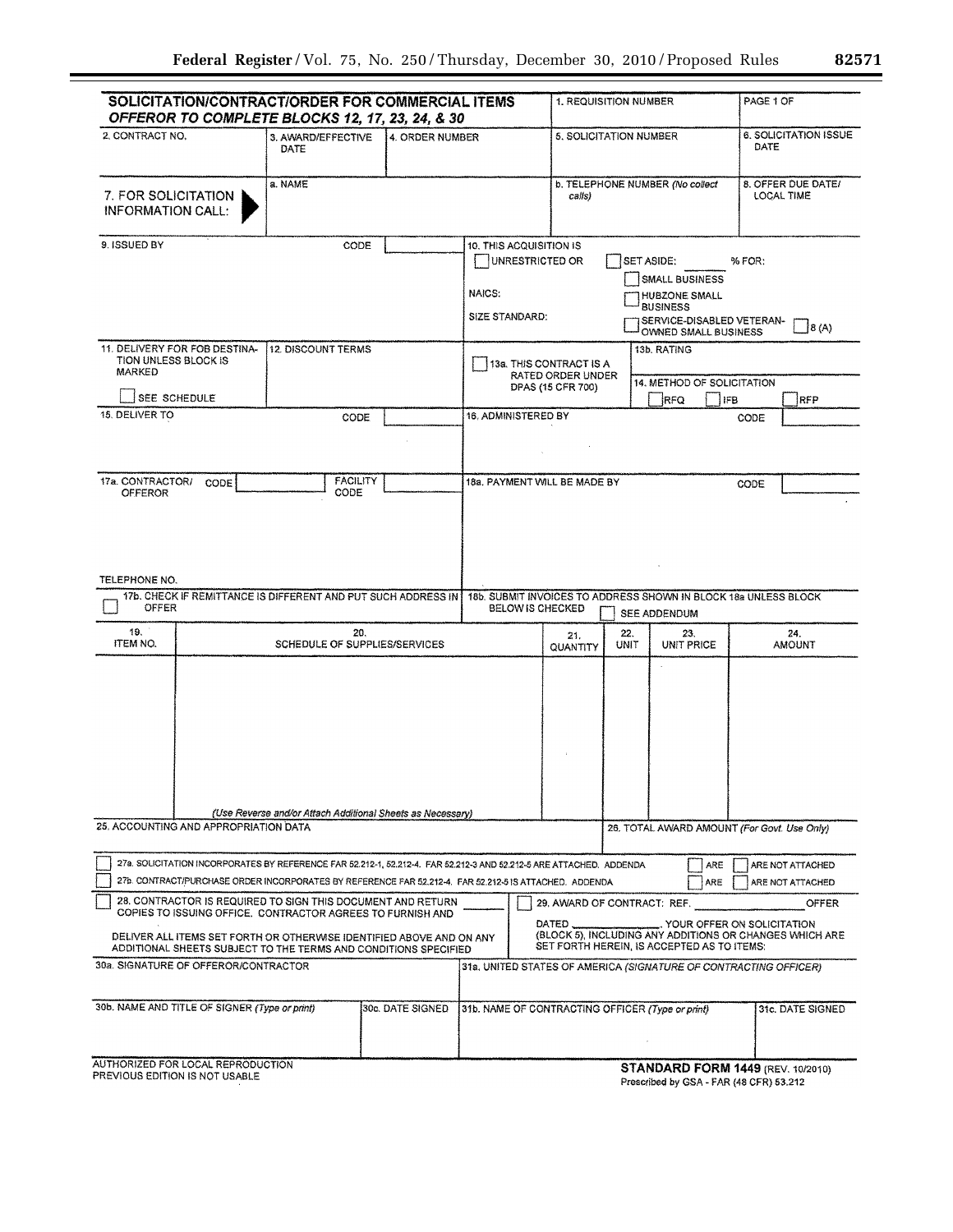۳

| 19.<br><b>ITEM NO.</b>                            |       | 20.<br>SCHEDULE OF SUPPLIES/SERVICES                          |                                                          |             | 21.<br>QUANTITY             | 22.<br>UNIT | 23.<br><b>UNIT PRICE</b>                             | 24.<br><b>AMOUNT</b>                                        |
|---------------------------------------------------|-------|---------------------------------------------------------------|----------------------------------------------------------|-------------|-----------------------------|-------------|------------------------------------------------------|-------------------------------------------------------------|
|                                                   |       |                                                               |                                                          |             |                             |             |                                                      |                                                             |
|                                                   |       |                                                               |                                                          |             |                             |             |                                                      |                                                             |
|                                                   |       |                                                               |                                                          |             |                             |             |                                                      |                                                             |
|                                                   |       |                                                               |                                                          |             |                             |             |                                                      |                                                             |
|                                                   |       |                                                               |                                                          |             |                             |             |                                                      |                                                             |
|                                                   |       |                                                               |                                                          |             |                             |             |                                                      |                                                             |
|                                                   |       |                                                               |                                                          |             |                             |             |                                                      |                                                             |
|                                                   |       |                                                               |                                                          |             |                             |             |                                                      |                                                             |
|                                                   |       |                                                               |                                                          |             |                             |             |                                                      |                                                             |
|                                                   |       |                                                               |                                                          |             |                             |             |                                                      |                                                             |
|                                                   |       |                                                               |                                                          |             |                             |             |                                                      |                                                             |
|                                                   |       |                                                               |                                                          |             |                             |             |                                                      |                                                             |
| 32a. QUANTITY IN COLUMN 21 HAS BEEN \<br>RECEIVED |       | <b>INSPECTED</b>                                              | ACCEPTED, AND CONFORMS TO THE CONTRACT, EXCEPT AS NOTED: |             |                             |             |                                                      |                                                             |
| <b>REPRESENTATIVE</b>                             |       | 32b. SIGNATURE OF AUTHORIZED GOVERNMENT                       | 32c. DATE                                                |             | <b>REPRESENTATIVE</b>       |             | 32d. PRINTED NAME AND TITLE OF AUTHORIZED GOVERNMENT |                                                             |
|                                                   |       |                                                               |                                                          |             |                             |             |                                                      |                                                             |
|                                                   |       | 32e. MAILING ADDRESS OF AUTHORIZED GOVERNMENT REPRESENTATIVE  |                                                          |             |                             |             | 32g. E-MAIL OF AUTHORIZED GOVERNMENT REPRESENTATIVE  | 32f. TELPHONE NUMBER OF AUTHORZED GOVERNMENT REPRESENTATIVE |
| 33. SHIP NUMBER                                   |       |                                                               | 35. AMOUNT VERIFIED                                      |             |                             |             |                                                      |                                                             |
| PARTIAL                                           | FINAL | 34. VOUCHER NUMBER                                            | <b>CORRECT FOR</b>                                       | 36. PAYMENT | <b>COMPLETE</b>             | PARTIAL     | FINAL                                                | 37. CHECK NUMBER                                            |
| 38. S/R ACCOUNT NO.                               |       | 39. S/R VOUCHER NUMBER                                        | 40. PAID BY                                              |             |                             |             |                                                      |                                                             |
|                                                   |       | 41a. I CERTIFY THIS ACCOUNT IS CORRECT AND PROPER FOR PAYMENT |                                                          |             | 42a. RECEIVED BY (Print)    |             |                                                      |                                                             |
|                                                   |       | 41b. SIGNATURE AND TITLE OF CERTIFYING OFFICER                | 41c, DATE                                                |             | 42b. RECEIVED AT (Location) |             |                                                      |                                                             |
|                                                   |       |                                                               |                                                          |             | 42c. DATE REC'D (YY/MM/DD)  |             | 42d. TOTAL CONTAINERS                                |                                                             |
|                                                   |       |                                                               |                                                          |             |                             |             |                                                      |                                                             |

STANDARD FORM 1449 (REV. 10/2010) BACK

■ 21. Amend section 53.302–347 by revising the form to read as follows: **53.302–347 Order for Supplies or Services.**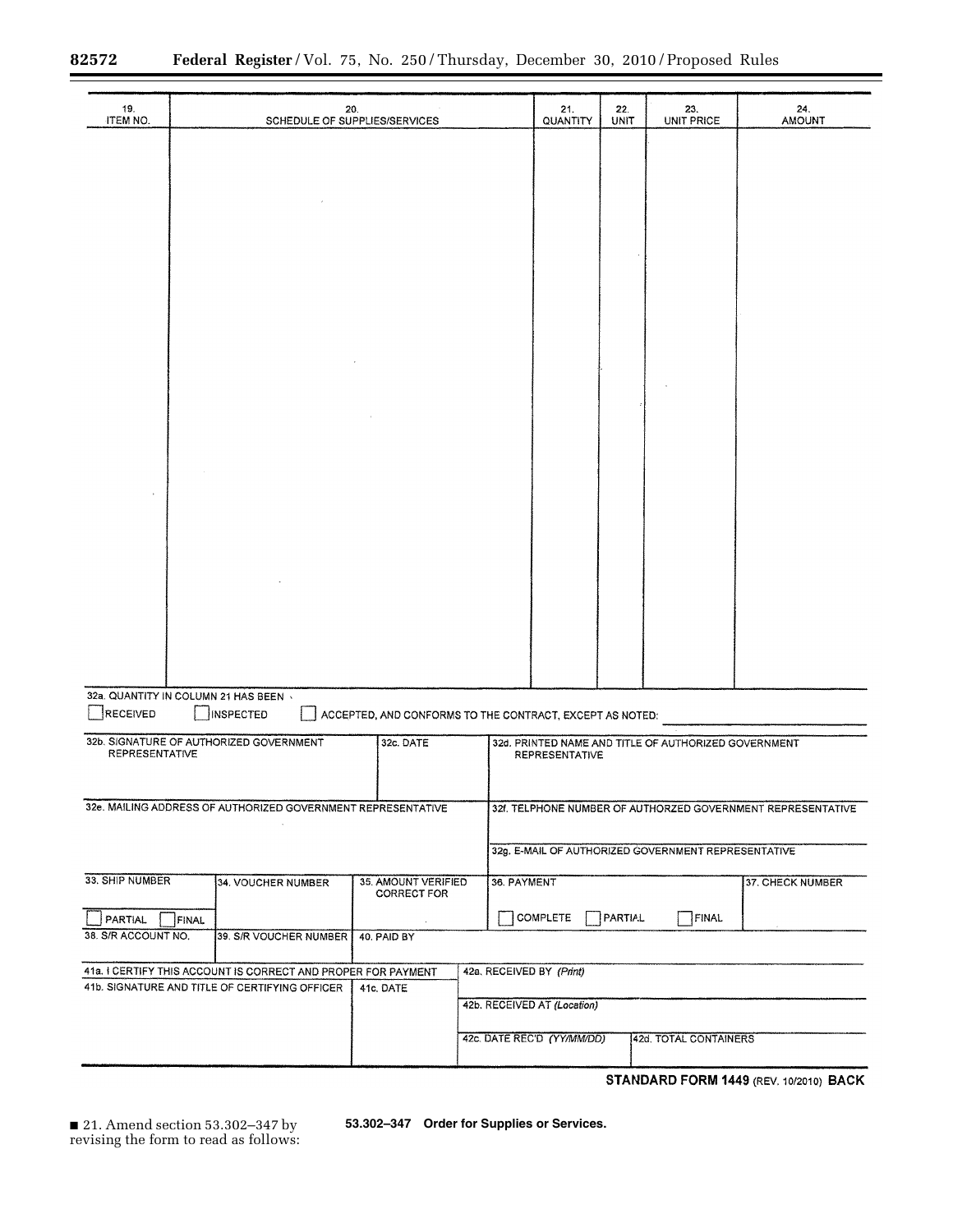| r |  |  |
|---|--|--|
| - |  |  |

÷.

|                             |                                                         |                            | <b>ORDER FOR SUPPLIES OR SERVICES</b>                                       |                  |                                                                                        |                                |                      | PAGE                                                                                | ОF<br>PAGES                            |
|-----------------------------|---------------------------------------------------------|----------------------------|-----------------------------------------------------------------------------|------------------|----------------------------------------------------------------------------------------|--------------------------------|----------------------|-------------------------------------------------------------------------------------|----------------------------------------|
|                             |                                                         |                            | IMPORTANT: Mark all packages and papers with contract and/or order numbers. |                  |                                                                                        |                                |                      |                                                                                     |                                        |
| 1. DATE OF ORDER            |                                                         | 2. CONTRACT NO. (If any)   |                                                                             |                  |                                                                                        |                                | 6, SHIP TO:          |                                                                                     |                                        |
| 3. ORDER NO.                |                                                         |                            |                                                                             |                  | a. NAME OF CONSIGNEE                                                                   |                                |                      |                                                                                     |                                        |
|                             |                                                         |                            | 4. REQUISITION/REFERENCE NO.                                                |                  | <b>b. STREET ADDRESS</b>                                                               |                                |                      |                                                                                     |                                        |
|                             | 5. ISSUING OFFICE (Address correspondence to)           |                            |                                                                             |                  |                                                                                        |                                |                      |                                                                                     |                                        |
|                             |                                                         |                            |                                                                             | c. CITY          |                                                                                        |                                |                      | d. STATE e. ZIP CODE                                                                |                                        |
|                             |                                                         | 7. TO:                     |                                                                             | f. SHIP VIA      |                                                                                        |                                |                      |                                                                                     |                                        |
| a. NAME OF CONTRACTOR       |                                                         |                            |                                                                             |                  |                                                                                        |                                |                      |                                                                                     |                                        |
|                             |                                                         |                            |                                                                             |                  |                                                                                        |                                | 8. TYPE OF ORDER     |                                                                                     |                                        |
| b. COMPANY NAME             |                                                         |                            |                                                                             |                  |                                                                                        |                                |                      |                                                                                     |                                        |
| c. STREET ADDRESS           |                                                         |                            |                                                                             |                  | a. PURCHASE                                                                            |                                |                      | b. DELIVERY -- Except for billing<br>instructions on the reverse, this delivery     |                                        |
|                             |                                                         |                            |                                                                             | REFERENCE YOUR:  | Please furnish the following on the terms and                                          |                                |                      | order is subject to instructions contained<br>on this side only of this form and is |                                        |
| d. CITY                     |                                                         |                            | e. STATE   f. ZIP CODE                                                      |                  | conditions specified on both sides of this<br>order and on the attached sheet, if any, |                                |                      | issued subject to the terms and<br>conditions of the above-numbered                 |                                        |
|                             |                                                         |                            |                                                                             |                  | including delivery as indicated.                                                       |                                | contract.            |                                                                                     |                                        |
|                             | 9. ACCOUNTING AND APPROPRIATION DATA                    |                            |                                                                             |                  | 10. REQUISITIONING OFFICE                                                              |                                |                      |                                                                                     |                                        |
|                             |                                                         |                            |                                                                             |                  |                                                                                        |                                |                      |                                                                                     |                                        |
|                             | 11. BUSINESS CLASSIFICATION (Check appropriate box(es)) |                            |                                                                             |                  |                                                                                        |                                | 12. F.O.B. POINT     |                                                                                     |                                        |
| a. SMALL                    |                                                         | <b>b. OTHER THAN SMALL</b> |                                                                             | c. DISADVANTAGED |                                                                                        |                                |                      |                                                                                     |                                        |
| d. WOMEN-OWNED              |                                                         | e. HUBZone                 |                                                                             |                  | f. SERVICE-DISABLED VETERAN-OWNED                                                      |                                |                      |                                                                                     |                                        |
|                             | 13. PLACE OF                                            |                            | 14. GOVERNMENT B/L NO.                                                      |                  |                                                                                        | 15. DELIVER TO F.O.B. POINT ON |                      | <b>16. DISCOUNT TERMS</b>                                                           |                                        |
| a. INSPECTION               | <b>b. ACCEPTANCE</b>                                    |                            |                                                                             |                  |                                                                                        | OR BEFORE (Date)               |                      |                                                                                     |                                        |
|                             |                                                         |                            |                                                                             |                  |                                                                                        |                                |                      |                                                                                     |                                        |
|                             |                                                         |                            | 17. SCHEDULE (See reverse for Rejections)                                   |                  |                                                                                        |                                |                      |                                                                                     |                                        |
| <b>ITEM NO.</b>             |                                                         | SUPPLIES OR SERVICES       |                                                                             |                  | QUANTITY<br>ORDERED                                                                    | <b>UNIT</b>                    | <b>UNIT</b><br>PRICE | <b>AMOUNT</b>                                                                       | QUANTITY<br><b>ACCEPTED</b>            |
| (a)                         |                                                         | (b)                        |                                                                             |                  | (c)                                                                                    | (d)                            | (e)                  | $\langle f \rangle$                                                                 | $\left( 9 \right)$                     |
|                             |                                                         |                            |                                                                             |                  |                                                                                        |                                |                      |                                                                                     |                                        |
|                             |                                                         |                            |                                                                             |                  |                                                                                        |                                |                      |                                                                                     |                                        |
|                             |                                                         |                            |                                                                             |                  |                                                                                        |                                |                      |                                                                                     |                                        |
|                             |                                                         |                            |                                                                             |                  |                                                                                        |                                |                      |                                                                                     |                                        |
|                             |                                                         |                            |                                                                             |                  |                                                                                        |                                |                      |                                                                                     |                                        |
|                             |                                                         |                            |                                                                             |                  |                                                                                        |                                |                      |                                                                                     |                                        |
|                             |                                                         |                            |                                                                             |                  |                                                                                        |                                |                      |                                                                                     |                                        |
|                             |                                                         |                            |                                                                             |                  |                                                                                        |                                |                      |                                                                                     |                                        |
|                             |                                                         |                            |                                                                             |                  |                                                                                        |                                |                      |                                                                                     |                                        |
|                             |                                                         |                            |                                                                             |                  |                                                                                        |                                |                      |                                                                                     |                                        |
|                             |                                                         |                            |                                                                             |                  |                                                                                        |                                |                      |                                                                                     |                                        |
|                             | 18. SHIPPING POINT                                      |                            | 19. GROSS SHIPPING WEIGHT                                                   |                  | 20. INVOICE NO.                                                                        |                                |                      |                                                                                     |                                        |
|                             |                                                         |                            |                                                                             |                  |                                                                                        |                                |                      |                                                                                     |                                        |
| <b>SEE BILLING</b>          | a. NAME                                                 |                            | 21. MAIL INVOICE TO:                                                        |                  |                                                                                        |                                |                      |                                                                                     | 17(h) TOT.<br>(Cont.<br>pages)         |
| <b>INSTRUCTIONS</b>         |                                                         |                            |                                                                             |                  |                                                                                        |                                |                      |                                                                                     |                                        |
| ON<br><b>REVERSE</b>        | b. STREET ADDRESS (or P.O. Box)                         |                            |                                                                             |                  |                                                                                        |                                |                      |                                                                                     |                                        |
|                             | c. CITY                                                 |                            |                                                                             |                  |                                                                                        | d. STATE le. ZIP CODE          |                      | \$                                                                                  | 17(i)                                  |
|                             |                                                         |                            |                                                                             |                  |                                                                                        |                                |                      |                                                                                     | $\bigtriangleup$ GRAND<br><b>TOTAL</b> |
| 22 UNITED STATES OF         |                                                         |                            |                                                                             |                  |                                                                                        | 23. NAME (Typed)               |                      |                                                                                     |                                        |
|                             | AMERICA BY (Signature)                                  |                            |                                                                             |                  |                                                                                        |                                |                      |                                                                                     |                                        |
|                             |                                                         |                            |                                                                             |                  |                                                                                        |                                |                      | TITLE: CONTRACTING/ORDERING OFFICER                                                 |                                        |
| PREVIOUS EDITION NOT USABLE | AUTHORIZED FOR LOCAL REPRODUCTION                       |                            |                                                                             |                  |                                                                                        |                                |                      | OPTIONAL FORM 347 (REV. 10/2010)                                                    |                                        |
|                             |                                                         |                            |                                                                             |                  |                                                                                        |                                |                      | Dreamhad by COAIDAD 10 CED ED 01018                                                 |                                        |

Prescribed by GSA/FAR 48 CFR 53.213(f)